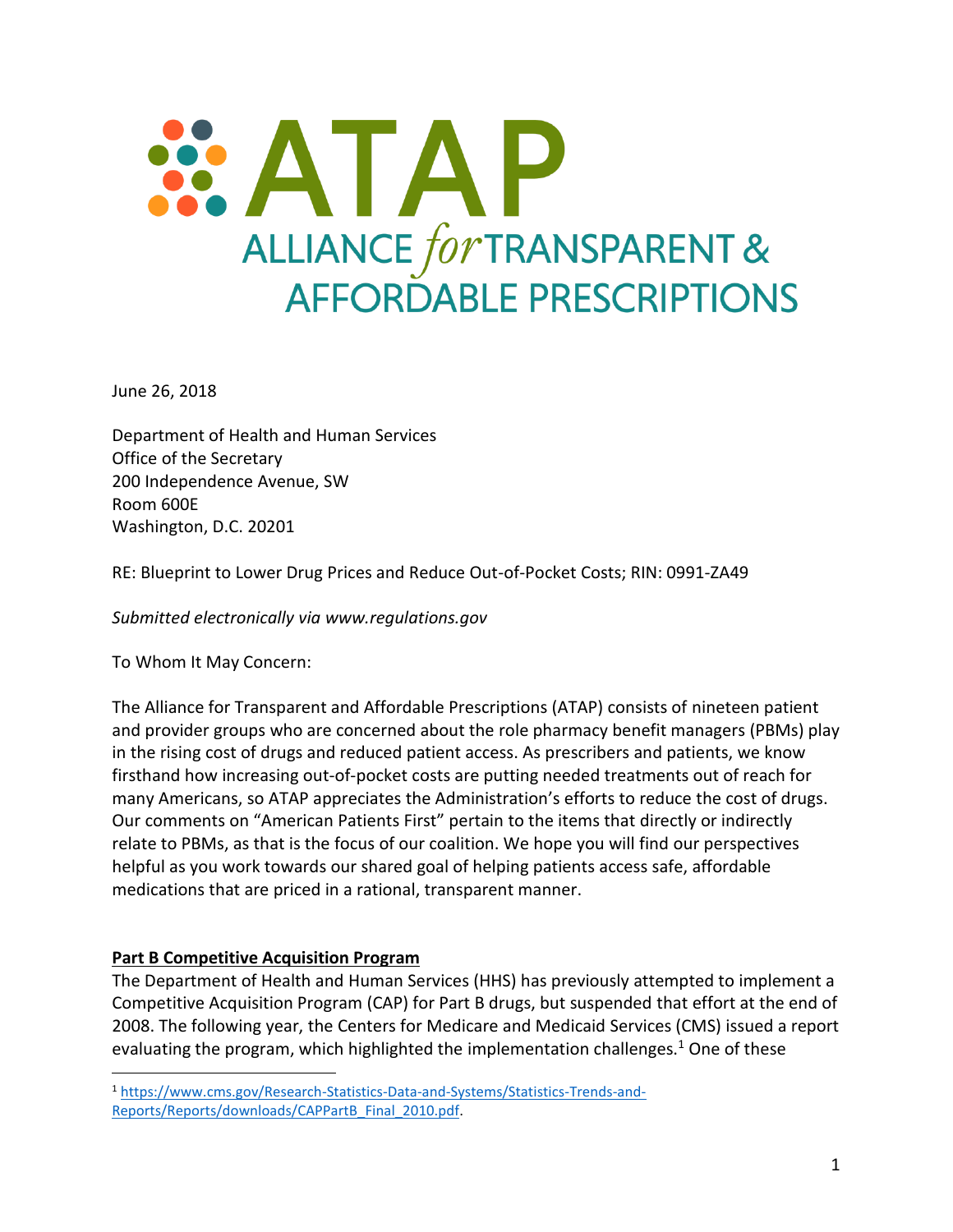challenges was the lack of vendors: only one entity became an approved CAP vendor. This raised a number of concerns, in particular with the lack of recourse in the event that the vendor performed poorly. CMS noted in its 2009 report that physicians would be stuck with the vendor even if they were dissatisfied.<sup>2</sup> This is concerning to prescribers and patients.

Assuming that a sufficient number of vendors participate and the CAP is successfully implemented this time around, ATAP is concerned that third party entities administering the program could begin to conduct medical reviews. Indeed, in its 2009 report, CMS stated that a specialized Medicare carrier would process vendor claims and that such a carrier would have, among other duties, the responsibility to conduct medical reviews.<sup>3</sup> We would be extremely concerned that establishing medical review procedures by a middleman in Part B would lead us to the aggressive utilization management beneficiaries and providers currently experience in Part D. This utilization management has led to documented access issues in Part D that do not exist in Part B, due to the latter's open formulary structure. As early as 2008, just two years after implementation of Part D, access issues were noted "as a direct result of Part D formularies that are created with cursory regard to medical concerns and are subject to minimal outside review either before or after implementation."<sup>4</sup> We do not wish to extend this approach to Part B drugs in any way, and we are concerned that providing third party entities with medical review authority would be the first step down that road.

If CMS reestablishes a CAP program for Part B drugs, *ATAP urges the agency to ensure that an adequate number of vendors participate so that beneficiaries and prescribers have options for recourse. Additionally, we strongly object to any third party entity in Part B conducting medical reviews or instituting any utilization management.* 

# **Moving drugs from Part B to Part D**

Elsewhere, the Blueprint and RFI ask several sets of questions related to policy proposals that seek to bring accountability and transparency to PBMs. That is why the concept of bringing more products within the purview of these entities is counterintuitive. For the reasons explained below, unless the practices of middlemen in Part D can be controlled, moving additional drugs into Part D will shift more costs onto beneficiaries and create more access issues for patients.

Given the perverse incentives in Part D's current structure, we would be extremely concerned about the concept of moving drugs from B into D. First, Part D has done little to control list prices. By contrast, prices in Part B have been better controlled. CMS' Drug Spending Dashboard highlights this:

 $\overline{a}$ <sup>2</sup> [https://www.cms.gov/Research-Statistics-Data-and-Systems/Statistics-Trends-and-](https://www.cms.gov/Research-Statistics-Data-and-Systems/Statistics-Trends-and-Reports/Reports/downloads/CAPPartB_Final_2010.pdf)[Reports/Reports/downloads/CAPPartB\\_Final\\_2010.pdf.](https://www.cms.gov/Research-Statistics-Data-and-Systems/Statistics-Trends-and-Reports/Reports/downloads/CAPPartB_Final_2010.pdf) 

<sup>3</sup> [https://www.cms.gov/Research-Statistics-Data-and-Systems/Statistics-Trends-and-](https://www.cms.gov/Research-Statistics-Data-and-Systems/Statistics-Trends-and-Reports/Reports/downloads/CAPPartB_Final_2010.pdf)[Reports/Reports/downloads/CAPPartB\\_Final\\_2010.pdf.](https://www.cms.gov/Research-Statistics-Data-and-Systems/Statistics-Trends-and-Reports/Reports/downloads/CAPPartB_Final_2010.pdf) 

<sup>4</sup> [https://www.ncbi.nlm.nih.gov/pmc/articles/PMC2730081/.](https://www.ncbi.nlm.nih.gov/pmc/articles/PMC2730081/)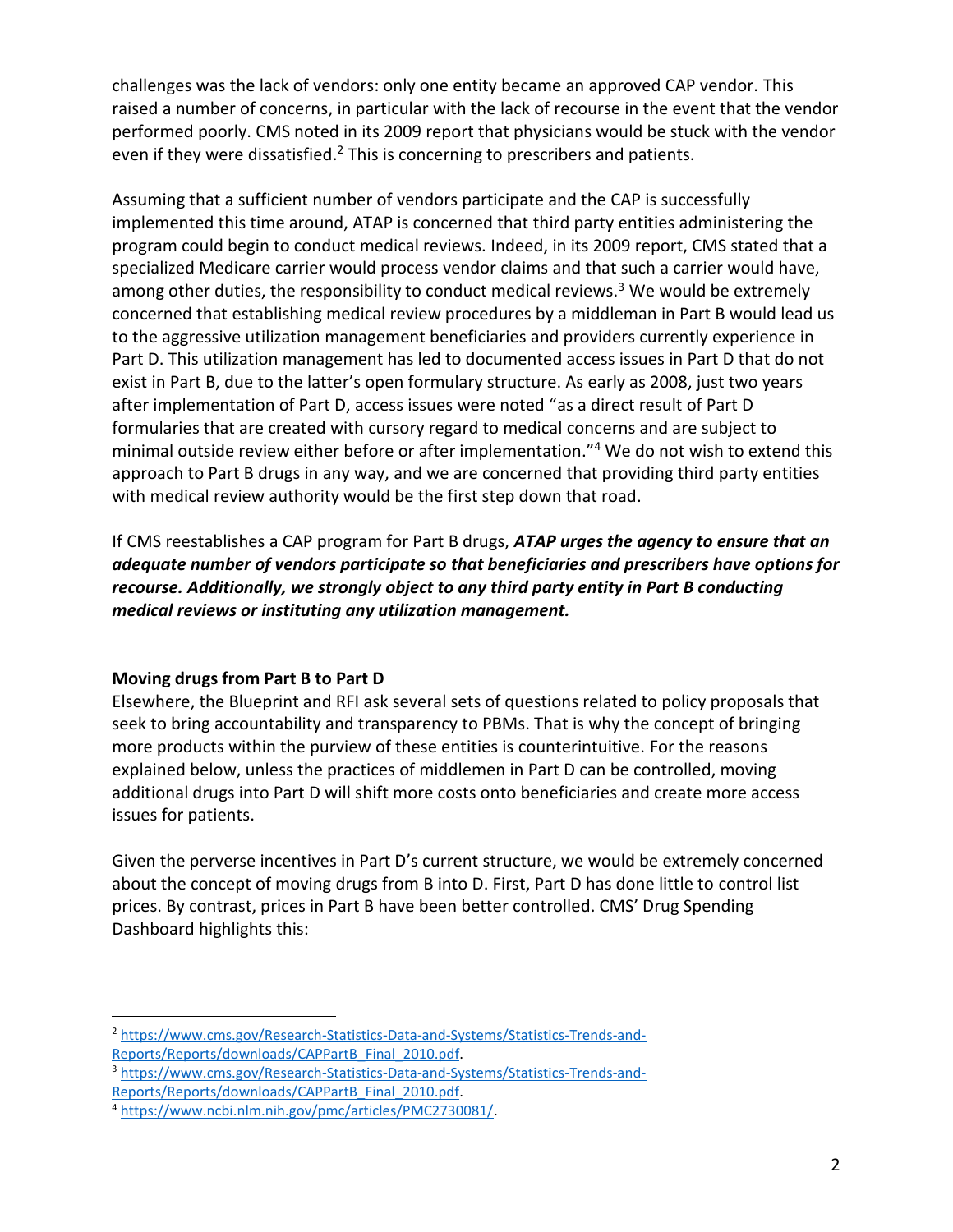Figure 1: High Annual Increases in Spending, Medicare Part B

| <b>Medicare Part B</b> |                                                                    |                                        |                                              |                                                                      |                        |  |  |  |  |
|------------------------|--------------------------------------------------------------------|----------------------------------------|----------------------------------------------|----------------------------------------------------------------------|------------------------|--|--|--|--|
|                        | <b>Brand Name</b>                                                  | <b>Generic Name</b>                    | <b>Annual Growth Rate</b><br>$(2012 - 2016)$ | <b>Average Monthly</b><br><b>Spending Per</b><br>Beneficiary in 2016 | <b>Manufacturers</b>   |  |  |  |  |
| 1                      | Orencia*                                                           | Abatacept*                             | 17.2%<br>(\$22 to \$41)                      | \$2,136                                                              | <b>BMS Primarycare</b> |  |  |  |  |
| 2                      | Neulasta                                                           | Pegfilgrastim                          | 8.5%<br>(\$2,788 to \$3,869)                 | \$1,195                                                              | Amgen                  |  |  |  |  |
| 3                      | Xolair                                                             | Omalizumab                             | 8.0%<br>(\$22 to \$30)                       | \$1,821                                                              | Genentech, Inc.        |  |  |  |  |
| 4                      | Vaccine Influenza<br>Injection Muscle<br>(Fluzone High-<br>Dose)** |                                        | 6.9%<br>(\$30 to \$39)                       | N/A                                                                  |                        |  |  |  |  |
| 5                      | Sandostatin Lar*                                                   | Octreotide<br>Acetate, mi-<br>Spheres* | 6.8%<br>(\$123 to \$160)                     | \$3,202                                                              | <b>Novartis</b>        |  |  |  |  |

Figure 2: High Annual Increases in Spending, Medicare Part D

| <b>Medicare Part D</b> |                   |                                    |                                              |                                                                             |                      |  |  |  |  |
|------------------------|-------------------|------------------------------------|----------------------------------------------|-----------------------------------------------------------------------------|----------------------|--|--|--|--|
|                        | <b>Brand Name</b> | <b>Generic Name</b>                | <b>Annual Growth Rate</b><br>$(2012 - 2016)$ | <b>Average Monthly</b><br><b>Spending Per</b><br><b>Beneficiary in 2016</b> | <b>Manufacturers</b> |  |  |  |  |
| 1                      | Renvela           | Sevelamer<br>Carbonate             | 21.6%<br>(\$3 to \$6)                        | \$630                                                                       | Genzyme              |  |  |  |  |
| $\overline{2}$         | Lantus            | Insulin Glargine,<br>Hum.Rec.Anlog | 18.6%<br>(\$13 to \$25)                      | <b>\$209</b>                                                                | Sanofi-Aventis       |  |  |  |  |
| 3                      | Zetia             | Ezetimibe                          | 18.3%<br>(\$5 to \$9)                        | <b>S181</b>                                                                 | Merck Sharp & D      |  |  |  |  |
| 4                      | Enbrel            | Etanercept                         | 18.2%<br>(\$498 to \$972)                    | \$2,741                                                                     | Amgen                |  |  |  |  |
| 5                      | Humira Pen        | Adalimumab                         | 18.0%<br>(\$1,019 to \$1,976)                | \$2,835                                                                     | Abbyie US LLC        |  |  |  |  |

Of the 15 drugs with the highest total spending in Medicare Part B, only a single drug had an annual spending growth rate in excess of 10 percent and only the top three products saw growth rates over eight percent. By contrast, during the same period, of the 15 drugs with the highest total spending in Medicare Part D, 11 had annual spending growth rates in excess of 10 percent and one had an annual spending growth rate in excess of 20 percent.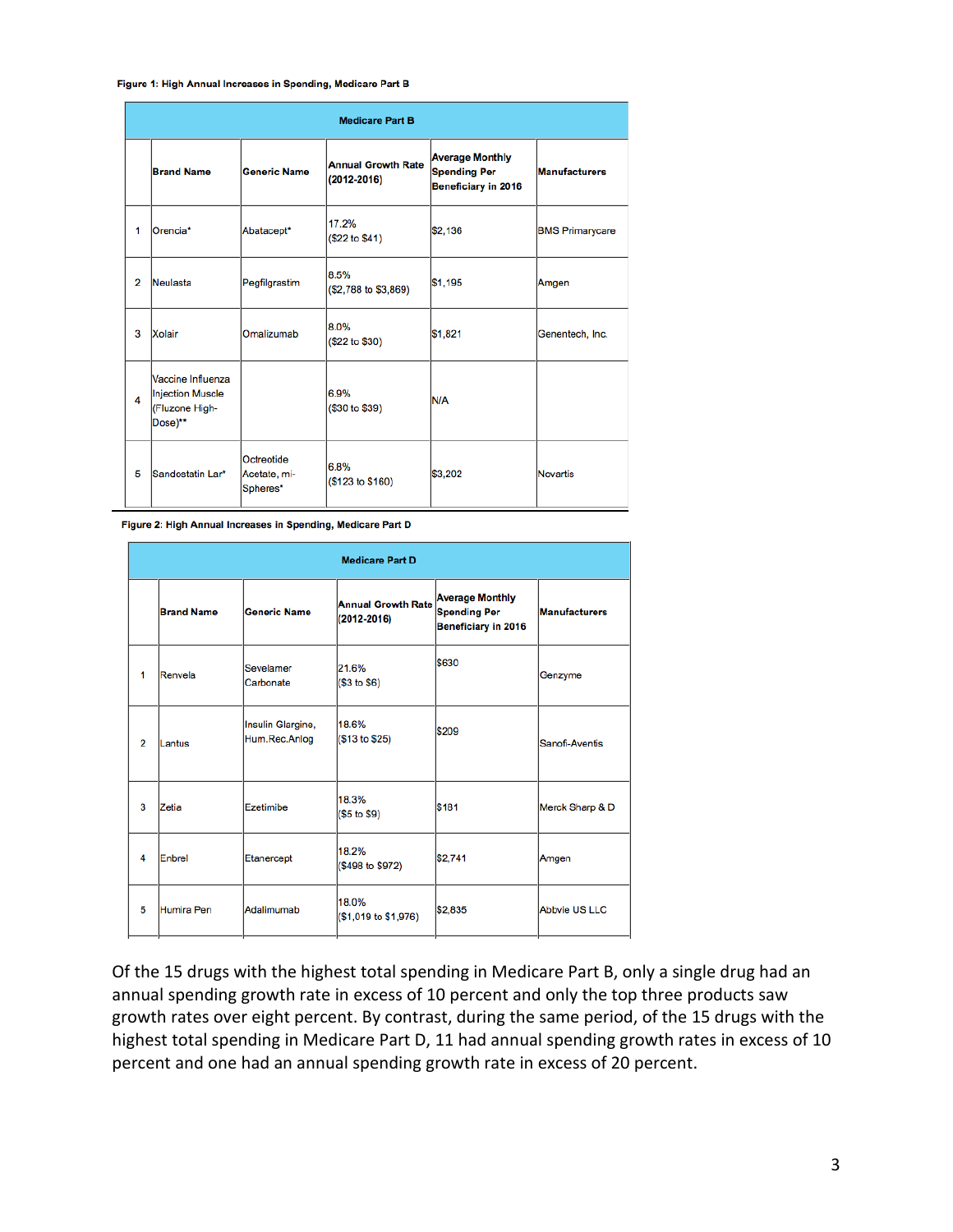These data suggest that the current Part D system accelerates spending growth rates, which negatively impacts the Medicare program and its beneficiaries. These data also suggest that the average sales price methodology used to set payments for Medicare Part B drugs may actually be better at constraining spending.

Second, moving medicines from Part B to Part D would result in out-of-pocket costs increasing for beneficiaries. In 2011, Acumen modeled a move from Part B to Part D for six categories of products and found that the increase in beneficiary out-of-pocket costs "is an important concern in examining the effects of the proposed consolidation, as it could impede beneficiary access to needed medication."<sup>5</sup> Across all six modeled categories, "decreases of approximately \$230 for Medicare and \$100 for Medicaid are partially offset by an increase of \$200 for beneficiaries." In other words: the savings for Medicare almost "wash out" with the increase in cost for beneficiaries. This illustrates the fact that moving drugs from B to D is nothing more than a shift of cost responsibility from the program to beneficiaries.

Given that most beneficiaries in traditional Medicare have some type of wraparound coverage in the form of Medicaid, employer-provided coverage, or Medigap, the impact of cost-sharing is mitigated. <sup>6</sup> By contrast, in Medicare Part D, there is no wraparound coverage, rendering the beneficiary fully responsible for any cost-sharing requirements. Since there is evidence that beneficiaries are paying their coinsurances based on list prices as opposed to negotiated prices, this can make products unaffordable for many beneficiaries. *Prior to moving any additional products into Part D, we must accomplish meaningful reform to reduce list prices and/or mandate a pass-through of price concessions.* Unless that is accomplished, program "savings" would come from a simple cost shift to beneficiaries in the form of higher cost-sharing based on higher list prices. Additionally, as the blueprint notes, 27% of beneficiaries do not have Medicare prescription drug coverage. Prior to moving any products into Part D, the Administration must ensure these beneficiaries will not experience a disruption in treatment.

# **Reducing the impact of manufacturer rebates to Pharmacy Benefit Managers**

PBMs receive a variety of fees, rebates, and other price concessions from manufacturers and pharmacies. In Medicare Part D, additional compensation after the point-of-sale is called direct and indirect remuneration (DIR) and is factored into CMS' calculation of final Medicare payments to Part D plans.

When manufacturer rebates and pharmacy price concessions are not reflected in the price of a drug at the point of sale, beneficiaries do not see any reduction in their cost-sharing obligations as a result of PBM negotiations. Additionally, the lack of pass-through of price concessions increases costs for the Medicare program itself, because the calculation of when beneficiaries move through the four phases of the benefit is based on the negotiated prices reported at the

 $\overline{a}$ 

<sup>&</sup>lt;sup>5</sup> Estimating the Effects of Consolidating Drugs under Part D or Part B," Acumen LLC (September 2011), available: [https://www.cms.gov/Research-Statistics-Data-and-Systems/Statistics-Trends-and-](https://www.cms.gov/Research-Statistics-Data-and-Systems/Statistics-Trends-and-Reports/Reports/downloads/Acumen_B_to_D_Final_Report_2011.pdf)[Reports/Reports/downloads/Acumen\\_B\\_to\\_D\\_Final\\_Report\\_2011.pdf.](https://www.cms.gov/Research-Statistics-Data-and-Systems/Statistics-Trends-and-Reports/Reports/downloads/Acumen_B_to_D_Final_Report_2011.pdf)

<sup>6</sup> [https://www.kff.org/report-section/a-primer-on-medicare-what-types-of-supplemental-insurance-do](https://www.kff.org/report-section/a-primer-on-medicare-what-types-of-supplemental-insurance-do-beneficiaries-have/)[beneficiaries-have/.](https://www.kff.org/report-section/a-primer-on-medicare-what-types-of-supplemental-insurance-do-beneficiaries-have/)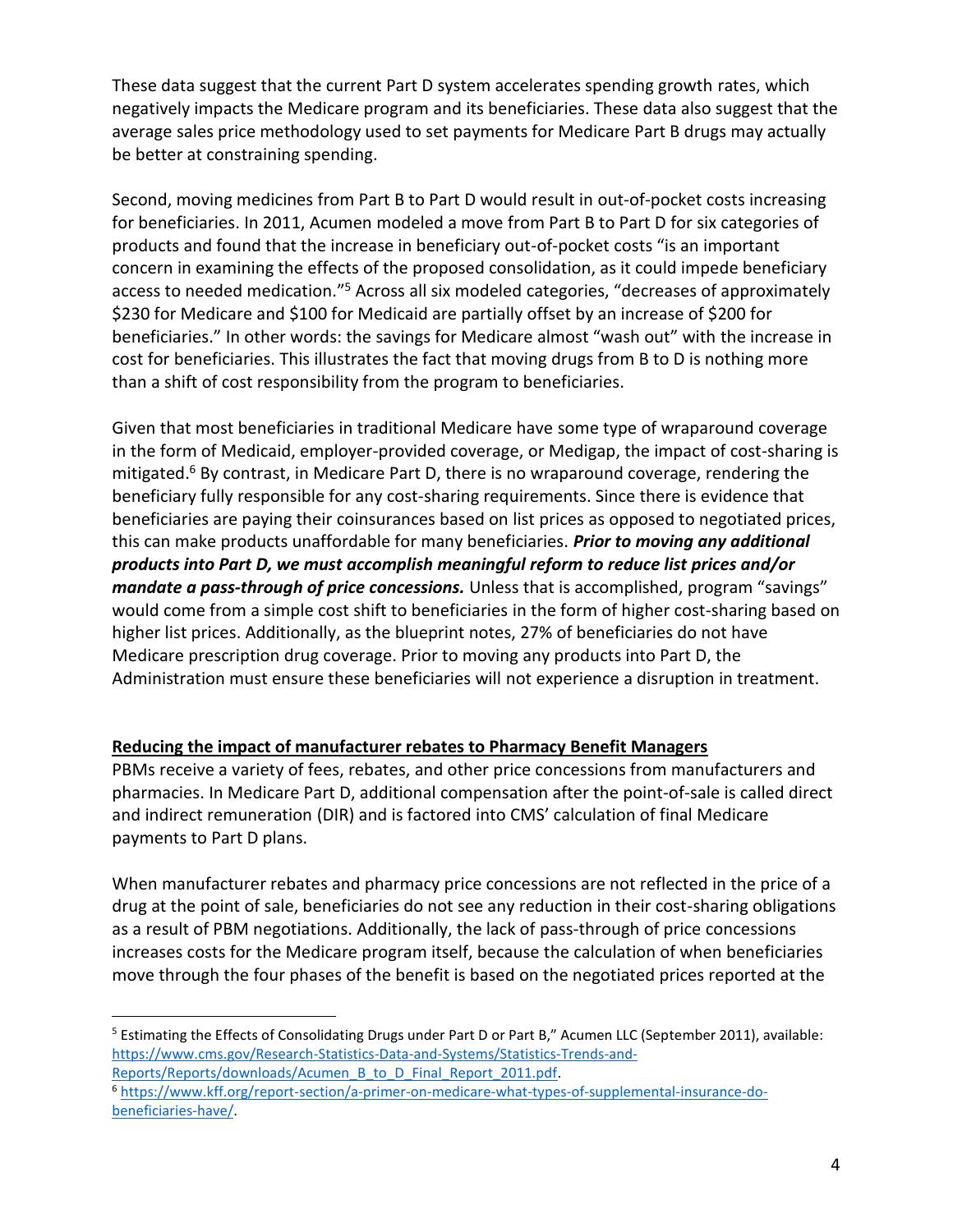point of sale. Beneficiaries move through the benefit into catastrophic coverage more quickly when price concessions are not passed on to them.

Price concessions not included in the negotiated price at the point of sale put downward pressure on plan premiums to the extent that plan bids reflect accurate DIR estimates. However, if a plan receives DIR above the projected amount factored into its bid, that DIR contributes primarily to plan profits, not lower premiums. CMS analysis indicates that in recent years, the DIR amounts that Part D sponsors and their PBMs actually received have consistently exceeded projected amounts. Moreover, sponsors sometimes opt for higher negotiated prices in exchange for higher DIR and, in some cases, even prefer a higher net cost drug over a cheaper alternative. This is a twofold blow to patients: first they are pushed to a higher cost drug and then they receive no cost-sharing reduction from the very price concession structure that led the plan to prefer the higher cost drug in the first place.

Additionally, the current leeway given to PBMs on how to classify price concessions negatively affects the competitive balance in Part D. Some sponsors include price concessions in negotiated prices while others include them in DIR. When negotiated prices do not have a consistent meaning across the Part D program, beneficiaries cannot make educated choices when selecting a plan. The decision of how to treat price concessions may also provide a competitive advantage based on no substantive benefit to beneficiaries. For example, if Plan A applies price concessions as DIR at the end of the coverage year rather than using them to reduce drug prices at the point of sale, Plan A may be able to provide a lower premium than Plan B, which does apply price concessions at the point of sale. This could allow Plan A to capture additional market share by making its plan look more attractive to beneficiaries. However, that competitive advantage in the form of lower premiums results only from the technical, definitional difference in how Plan A treats its price concessions compared to Plan B. In other words, allowing PBMs the choice of how to treat their price concessions results in bids that are not actually comparable. And, while the beneficiary may be attracted by the lower premium cost in his or her plan selection, he or she may ultimately be worse off financially, due to higher out-of-pocket costs for prescription drugs.

The RFI asks whether HHS should ban the use of rebates in federal programs. We have argued in the past that, *first, there must be common definitional terms, since what qualifies as a "rebate" may vary from contract to contract. Once we have agreed upon nomenclature, we can explore policy options such as mandatory pass-throughs or banning the use of rebates altogether.* If we ban rebates without a common definition of what a rebate is, all we will accomplish is a redefining of money streams by PBMs to minimize "rebates."

#### **Copay discount cards**

The RFI asks whether there would be "circumstances under which allowing beneficiaries of federal healthcare programs to utilize copay discount cards would advance public health benefits such as medication adherence, and outweigh the effects on list price and concerns about program integrity[.]" Copay discount cards help patients access medicines that they otherwise might not be able to afford, but there is data indicating that these cards drive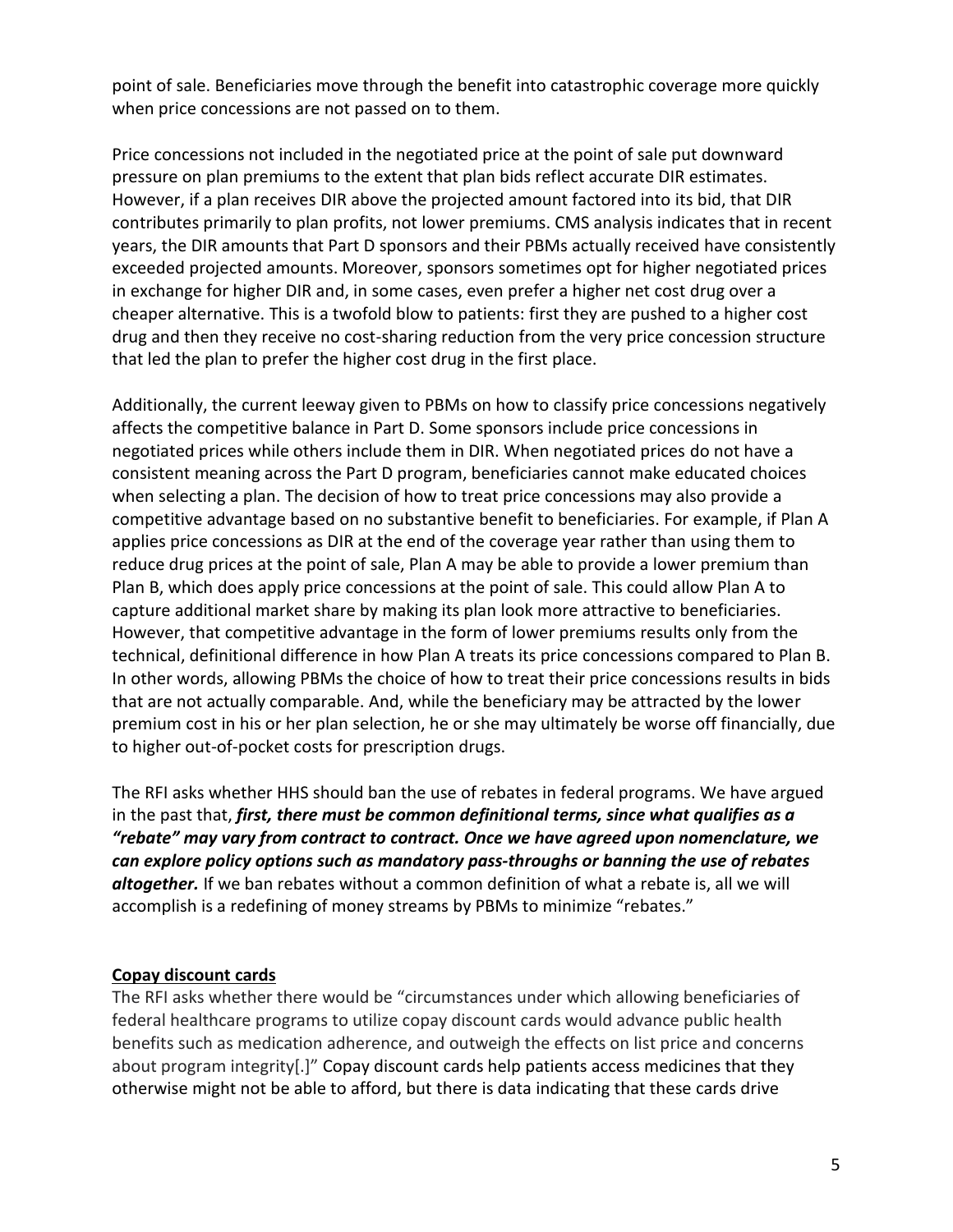adherence to brand products and prevent generic uptake.<sup>7</sup> Regardless, these cards are only band-aids to fix a symptom of the greater problem: a broken system with an incentive for high list prices. The only way to truly address this problem is to reform the current system where manufacturers set ever-higher list prices as they factor in ever-growing price concessions – which are not shared with patients. *If this Administration succeeds in reforming that system, the discussion of how to control copay cards becomes less pressing. Until then, these cards are a critical tool for many patients and HHS must use caution in further limiting their use.* These cards are particularly critical in the context of diseases for which there are only branded treatments available, as there are no cheaper alternatives. In such cases, the cards truly may make the difference between the patient accessing treatment, or not. In commercial plans, our members have seen PBMs and payers deny use of copay cards, which renders patients unable to afford their needed medications.

### **Incentives to lower or not increase list prices**

HHS asks whether an appropriate "reward" for a manufacturer that has not raised prices over a certain level during a certain lookback period could be eligibility for the protected classes. Presumably, a product that sees price increases above the threshold would not be eligible for the protected classes. We would be concerned about limiting the protected classes in Part D in this manner because it would potentially punish patients for the actions of manufacturers. Our drug supply chain is rife with these types of misaligned incentives. We urge CMS to hold manufacturers accountable for the actions of manufacturers. *Instead of leveraging the protected classes to control prices, CMS should reform or eliminate the rebate system*, as discussed above.

# **Fiduciary duty for Pharmacy Benefit Managers**

 $\overline{a}$ 

The RFI asks whether PBMs should have a fiduciary duty to the entities for which they are managing pharmaceutical benefits. However, comments by Secretary Azar suggest that the Administration is not seeking to impose a fiduciary duty on PBMs; rather, it was meant "directionally."<sup>8</sup> This is contradictory to the RFI and has led to confusion about what the Administration means. Given this contradiction, we request that the Administration provide guidance and clarify what it means by "fiduciary duty." If it is something less than the wellestablished principles of a fiduciary duty, then the Administration should use different nomenclature to distinguish it. Additionally, the Administration should provide a full definition of this duty.

In regards to imposing specific legal duties, the approach that ATAP has taken thus far could best be summarized as "transparency first." ATAP believes that PBMs should be accountable for their actions, just as physicians have a standard of care that holds them accountable for their actions. Many physicians feel that some of the utilization management tactics have become so heavy-handed that they amount to the practice of medicine. While we support

<sup>7</sup> [https://www.hbs.edu/faculty/Publication%20Files/DafnyOdySchmitt\\_CopayCoupons\\_32601e45-849b-4280-](https://www.hbs.edu/faculty/Publication%20Files/DafnyOdySchmitt_CopayCoupons_32601e45-849b-4280-9992-2c3e03bc8cc4.pdf) [9992-2c3e03bc8cc4.pdf.](https://www.hbs.edu/faculty/Publication%20Files/DafnyOdySchmitt_CopayCoupons_32601e45-849b-4280-9992-2c3e03bc8cc4.pdf)

<sup>8</sup> [https://insidehealthpolicy.com/daily-news/azar-backpedals-trump%E2%80%99s-plan-make-pbms-act-fiduciaries.](https://insidehealthpolicy.com/daily-news/azar-backpedals-trump%E2%80%99s-plan-make-pbms-act-fiduciaries)